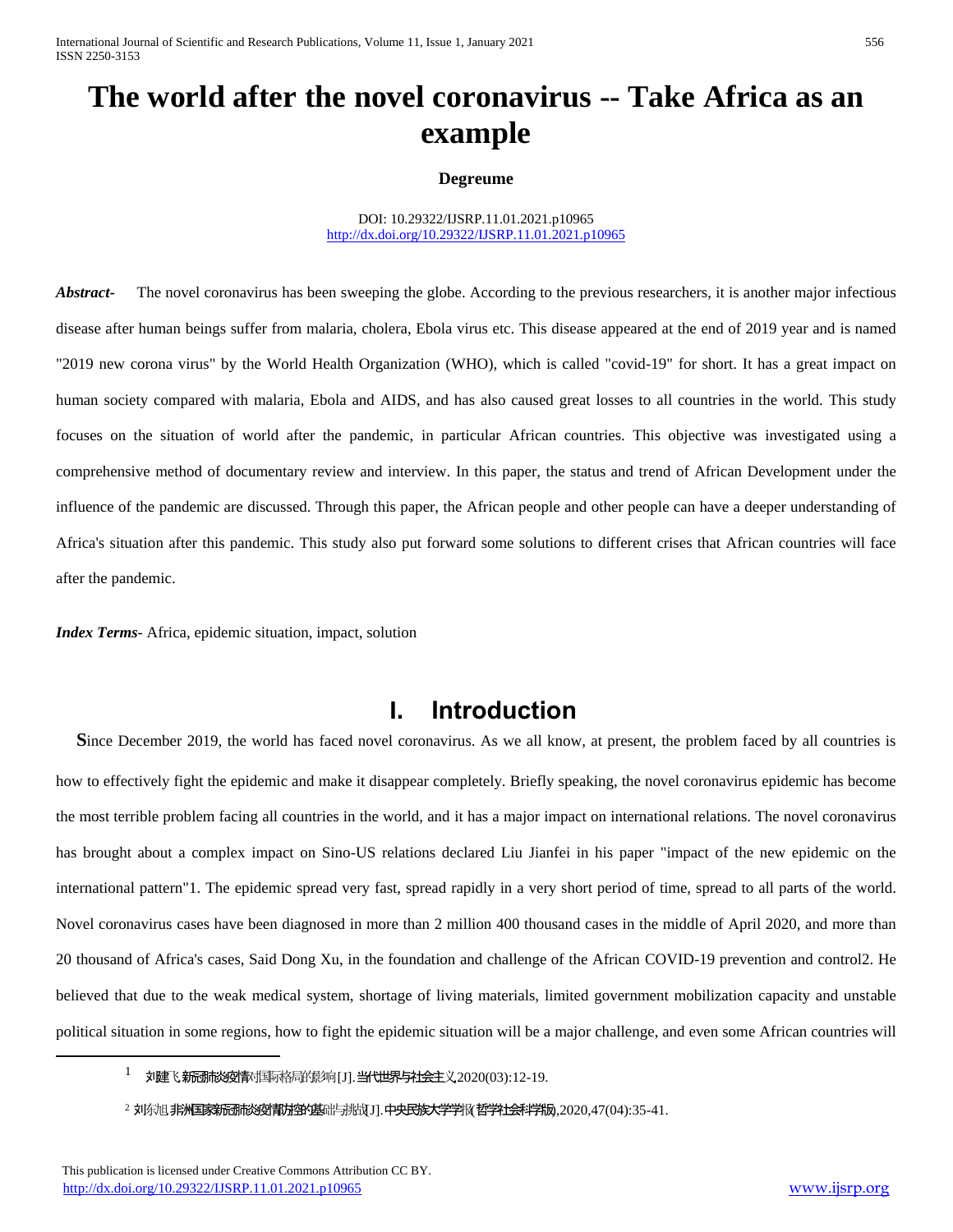## **II. Literature reviews**

 Some people say that people in Africa are generally younger, and the number of infected people will not increase rapidly. Judging from the death toll in Africa, this statement is correct, but it is one-sided. If we look at it from other perspectives, we can see that the epidemic has a huge impact on Africa. Research shows that during the epidemic period, African countries have been seriously affected in political, economic, cultural and educational, social life and other aspects. The novel coronavirus has made a significant impact on African countries' economies and foreign trade, and the most direct impact is the reduction of foreign investment, which is not a good thing for African countries3. Novel coronavirus has been reported repeatedly by RFI radio, and many African countries are constantly funding the developed countries. It has a significant impact on every area of life in Africa. Gulam Muhammad and Zhou Yuefeng pointed out that the epidemic may have a significant impact on education in Africa, and put forward relevant action measures4. Novel coronavirus reported nearly 900 thousand of the confirmed cases in the 54 countries and regions in Africa and 190 thousand of deaths were reported in July 30th. According to the proportion of Africa's population, the number is not small. African leaders should unite to face the epidemic, rather than blindly seeking help from developed countries. At present, African countries are facing the impact of the epidemic. In the future, Africa will face more complex and arduous problems, such as debt repayment and social governance5. Therefore, in order to alleviate the problems after the outbreak, African countries should be cautious in lending during the epidemic period; otherwise the loan repayment dilemma will be more serious than the epidemic situation. For poor countries, the epidemic is a disaster.

## **III. African epidemic: Causes and consequences**

By the beginning of 2020, the epidemic broke out in an all-round way and rapidly spread to all parts of the world, and each continent continued to become the hardest hit areas of the epidemic. The World Health Organization (WTO) declared the epidemic as a global pandemic6. Studies show that by mid April 2020, there are more than 2.4 million confirmed cases in the world, including more than 20000 confirmed cases in Africa. According to the latest epidemic statistics, the number of confirmed cases in Africa has exceeded 1

<sup>3</sup>联合国非洲经济委员会认为新冠肺炎疫情将对非洲经济增长率造成重大影响 [J].世界农业,2020(04):132.

<sup>4</sup>古拉姆·穆罕默德, 周岳峰.新冠肺炎疫情对非洲高等教育的影响 [J].世界教育信息,2020,33(07):31-32+35.

<sup>5</sup> 《Quel avenir pour l'economie africaine》,l'institut mines-telecom,aout 2019,page 3

<sup>6&</sup>lt;sub>『谭德赛·</sub>从2019**冠以病毒疫情中健康复**苏宣言——**第七十三届**卫生大会[R].世界卫生组织,2020.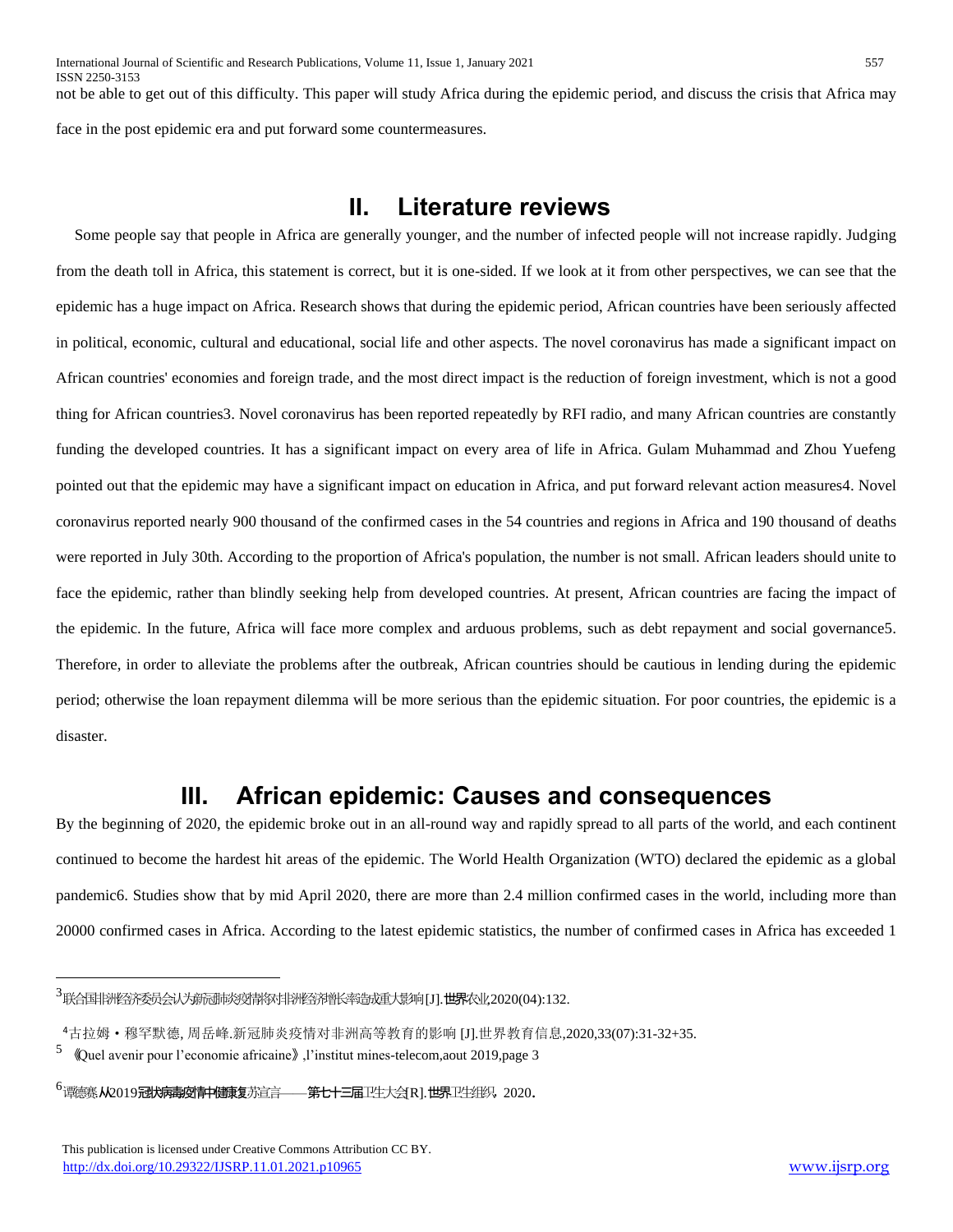million. It has not only affected all aspects of the epidemic, such as human and economic, but also the impact on human and social life.

#### **1) Causes of the epidemic in Africa**

The main reasons for the outbreak and rapid spread of the epidemic in Africa are as follows:

African people who have been repatriated from France in the beginning of 2020: France was one of the countries initially affected by the epidemic. Many African researchers and medical staff say the source of the outbreak in Africa is the people repatriated from France in early 2020. The researches show that some of these people are affected by novel coronavirus. Novel coronavirus carriers from European countries have been inaccessible to Africa in the early stages of the epidemic because of inadequate control of imported cases. This has become a major case of early African epidemic and the main source of community communication. In other words, the main reason for the outbreak of African epidemic was those people repatriated by French government, declared Liu Dongxu7 .

People's group in public places: Novel coronavirus is a respiratory infectious disease. Usually, markets, nightclubs, bars, railway stations, bus stations, airports, ports, schools, sports grounds, churches and other public places are densely populated, which are the hardest hit areas for the spread of the virus. The researchers said the novel coronavirus is highly contagious. As long as there is an infected person, it will spread from one to another, leading to a large number of people infected. We know that many parts of Africa are still living in groups. Some African families have more than 40 members, who not only live together, but also eat together. This makes no difference between home and public places. In this case, if a family member is infected, the whole family will be infected certainly. In addition to these two reasons, of course, there are many other reasons, such as the lack of masks and testing equipment in some areas.

#### **2) The impact of the epidemic on the African continent**

 The outbreak of the novel coronavirus in 2020 has caused great impact on political, economic and educational fields. The World Health Organization (WHO) put forward in the "Declaration on rehabilitation from the 2019 coronavirus epidemic" that the epidemic is the biggest impact on the world in more than a decade, and the world economy is likely to face the most serious recession since 1930. A novel coronavirus outbreak will cause unemployment and income loss, which will be harmful to livelihoods, health and sustainable development. In this paper, we can see that consequences of the epidemic in Africa fall into two categories: direct and indirect consequences:

 $^7$ 刘东旭.**非洲国家新冠市炎疫情功控的基**础与挑战[J].中央民族大学学报(哲学社会科学版),2020,47(04):35-41.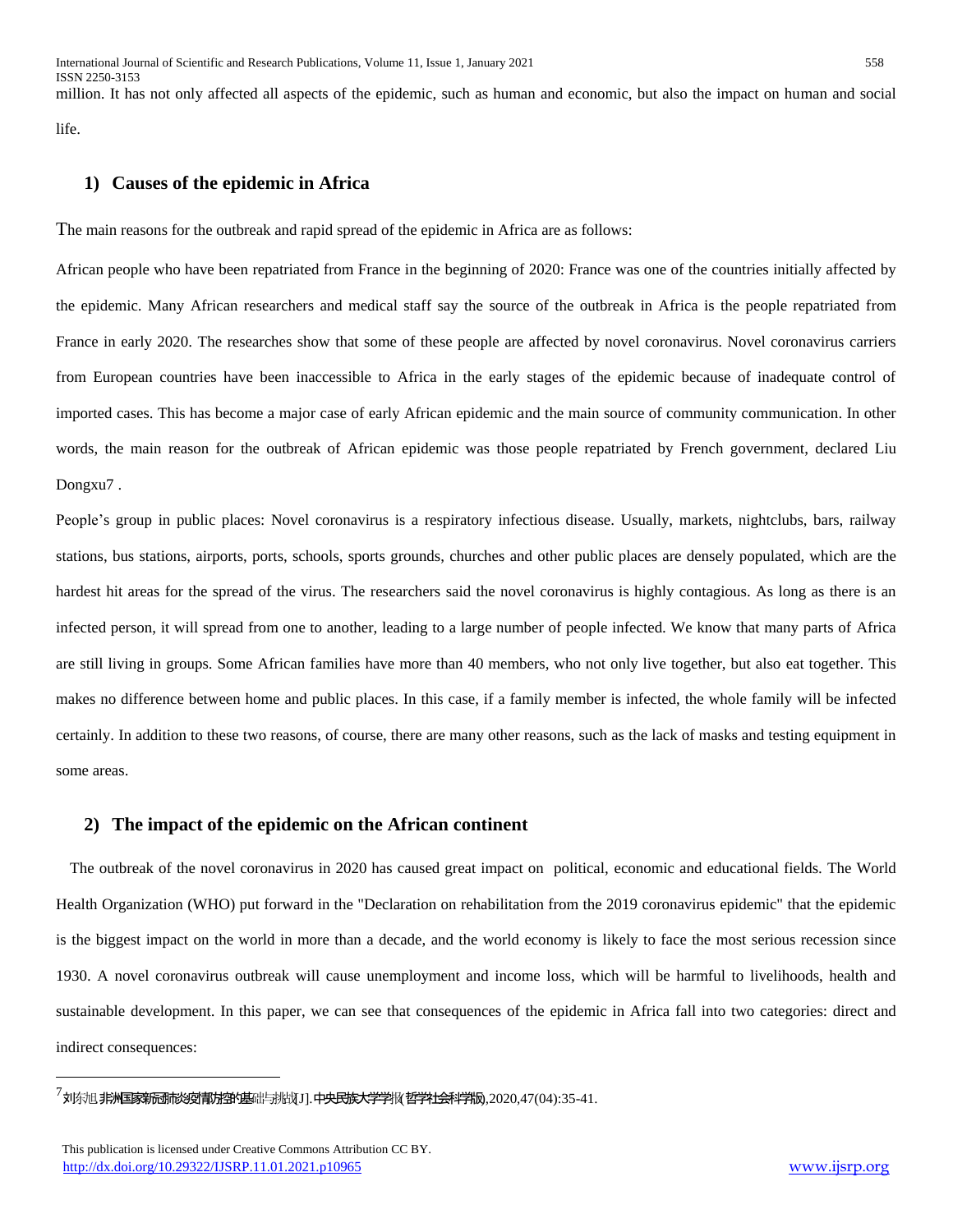### **Direct loss of epidemic**

#### **Political losses caused by the epidemic in Africa**

 The study on the epidemic situation in Africa shows that the epidemic has a significant impact on political activities of African countries. Since the outbreak of the epidemic in Africa, African countries have faced many problems in their political activities, which have led to great conflicts between the governments and citizens of some African countries. Guinea, for example, was called off because of an outbreak of epidemic. Guinea's State Press stressed that the sudden change in the date of the election created a huge problem between the government and its citizens. African Union Commission peace and Security Commissioner Charge issued a statement saying that the impact of the epidemic on Africa is likely to be long-term, and will delay the election and political reform of African countries. In addition, the epidemic has also led some African leaders to flee overseas, such as France and Turkey. Since the outbreak began on the African continent, people in many African countries have been complaining about the absence of the head of state. It has been proved that the presidents of some African countries have never appeared at national meetings, and are always represented by secretaries or prime ministers. The epidemic has had a negative impact on the foreign affairs of some African countries, as well as the diplomatic relations between African countries, African region and other countries in the world. After the outbreak of the coronavirus, all the borders were sealed off and there was little diplomatic activity.

#### **Economic and trade losses caused by the epidemic in Africa**

 The virus outbreak came at a time of good prospects in many African countries. In 2020, Africa's economy will continue to develop, and the growth rate is expected to rise from 2.9% in 2019 to 3.2% in 2020, and reach 3.5% in 20218. Based on the damage the epidemic has caused in Africa, these economic estimates are difficult to achieve. On the African continent, economy and trade are the areas most affected by the epidemic. This is mainly because the export of African products to foreign countries faces the problem of border blockade, which leads to the decline of foreign demand for African goods. Because of the trade deficit, the local currency began to depreciate.

 The crisis triggered by the epidemic has had a negative impact on the infrastructure construction of the African continent. It has also caused a lot of losses to small and medium-sized enterprises and emerging enterprises in the continent, and even led to the closure of some enterprises. At the same time, the epidemic has also had a great impact on tourism and aviation in Africa. How important is the aviation industry and tourism for African countries, especially in island areas such as Comoros and Madagascar. Research shows that

<sup>8</sup> Situation et perspectives de l'économie mondiale en 2020, Département des affaires économiques et sociales de l'ONU, 13 mai 2020.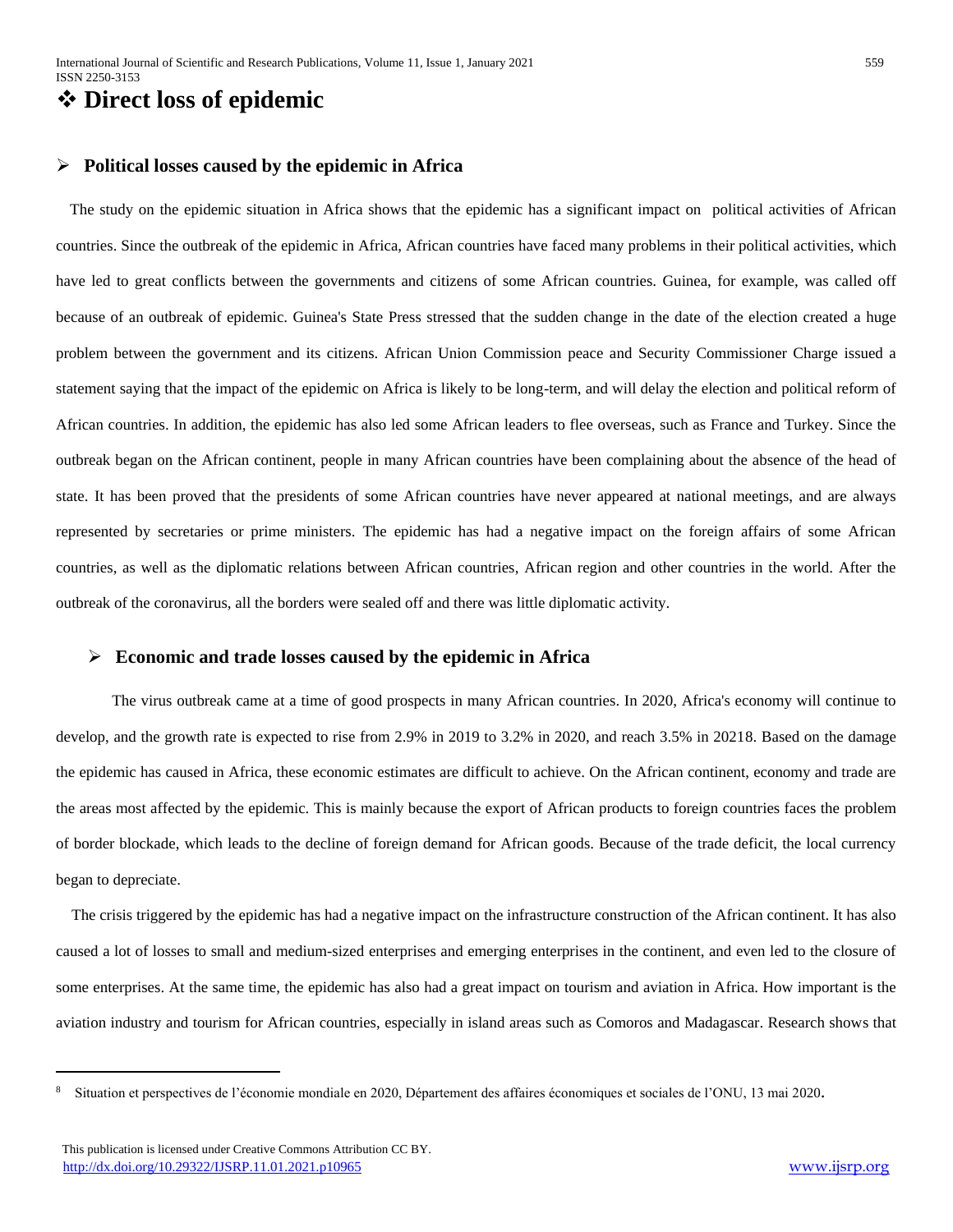the losses in this field will directly affect other economic sectors, such as accommodation, catering, handicrafts and so on. Recently, the Economic Commission for Africa released a report on the economic impact of the epidemic on the African continent. The report stressed that the virus has had a significant impact on Africa's economic growth rate, which is likely to drop to 1.8% from the previously expected 3.2%. At a press conference on the impact of the epidemic on Africa's economy held by the Economic and Trade Commission, Secretary Vera songui stressed that the fuel export income of the African continent is expected to decrease by about US \$101 billion this year, and the income loss of African oil exporting countries is expected to reach as much as 65 billion US dollars9. Prior to the outbreak, Africa's private sector had difficulty accessing markets due to infrastructure constraints, corruption and high costs of doing business, which hindered the creation of new jobs more widely. Now, the virus has further disrupted the market through measures such as travel bans, social segregation and restrictions on economic activity, resulting in a sharp decline in demand for goods and services, especially in sectors such as hotels, tourism, transportation and manufacturing (such as food and beverages) in the local market. Many of the 24.3 million jobs created by tourism are at risk in the short and medium term.

#### **Social and educational losses caused by the epidemic in Africa**

Social life and education are the two most affected areas in Africa. The results show that the social and educational consequences of the epidemic in Africa mainly include: population loss, increased unemployment, lower consumption, education suspension, etc. According to the latest report on the epidemic situation in Africa, more than 1.56 million cases have been diagnosed and 37000 deaths have been recorded . Judging from the number of confirmed cases and deaths, the epidemic clearly threatens the lives of Africans. Since the outbreak of the epidemic, many Africans have lost their jobs and the unemployment rate is rising, which has led to the food crisis. Many people have been unemployed and have no money to buy necessities because of unemployment, border blockade and other reasons.

Education and training industry is also one of the industries affected by the epidemic situation. The blockade of primary and secondary schools, universities, vocational and technical training centers and other educational institutions deprived people of the opportunity to receive education. Due to the rapid spread of the epidemic, schools and other training institutions have been closed all over the world. Unfortunately, in most parts of Africa, this is not a very viable option because so far many African countries lack technology and equipment for online teaching. UNESCO points out that the direct and long-term consequences of school closures are bound to exacerbate educational inequality on the continent.

<sup>9</sup> Selon la CNUCED, les PEID sont les plus vulnérables à l'effondrement du tourisme car ce secteur représente près de 30 % de leur PIB. Dans le cas des Seychelles, il s'agit de plus de 50 %. Pour les PEID, une baisse de 25 % des recettes liées au tourisme entraînera une chute de 7,4 milliards de dollars É.-U. au niveau du PIB, soit 7,3 %.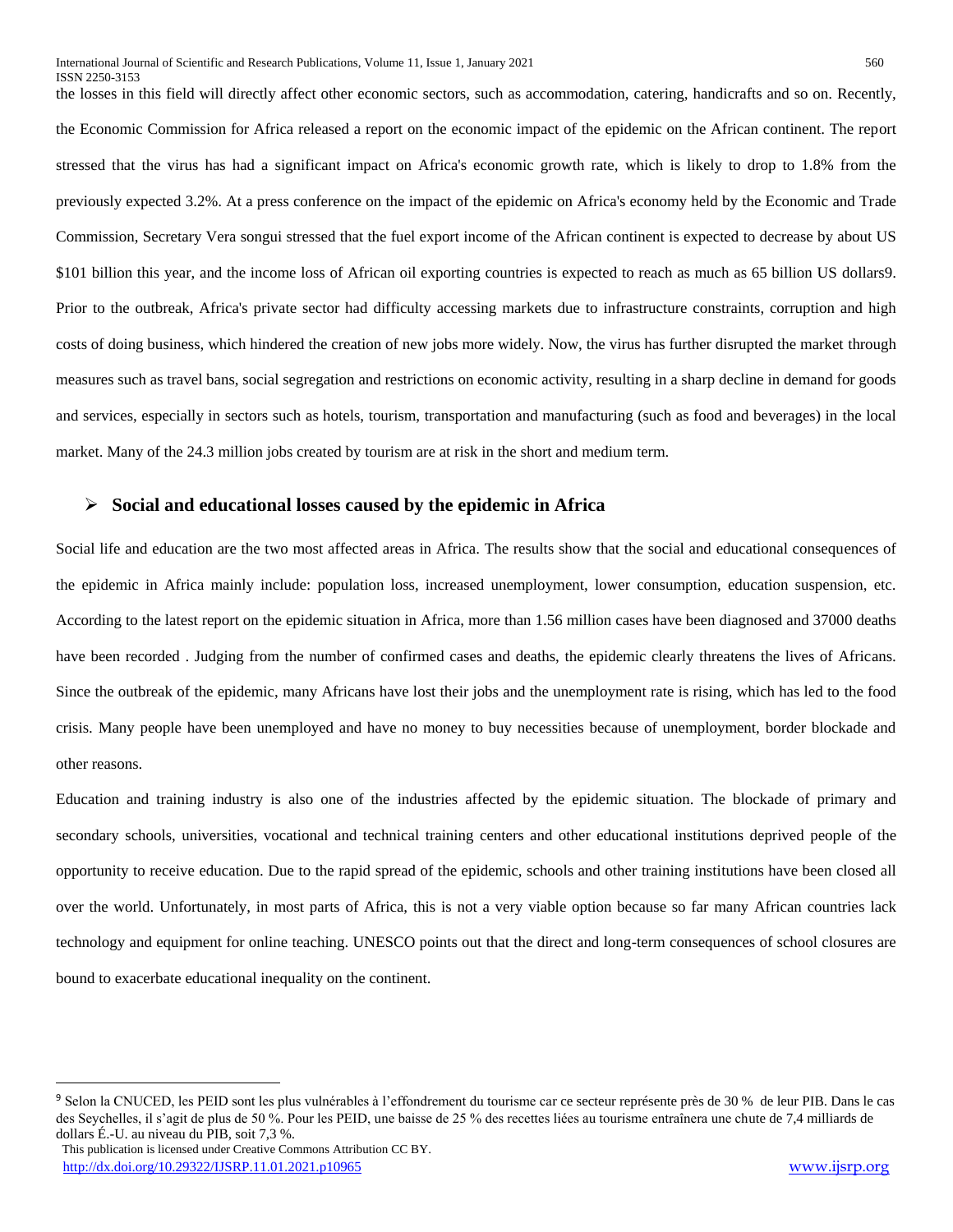## *Long term loss of epidemic*

 Judging from the losses caused by the current epidemic on the African continent, African countries will face very serious losses in the fields of politics, economy, society and education after the epidemic. Although the African continent had great problems in all aspects before the outbreak, this paper believes that these problems will be more serious after the epidemic.

#### **Political field**

 According to the political system of African countries, Novel coronavirus will be politically unstable, corrupted and related,. In other words, after the outbreak, African politics is likely to fall into chaos.

#### **Economy and trade**

 African countries have the most loans in the world. Due to the shortage of funds, countries have to borrow from developed countries and international organizations. Judging from the development situation of African countries, many countries will be unable to repay the loans provided by developed countries and international organizations after the outbreak. The immediate consequence of failing to repay these funds is that countries will offset their loans by exploiting mineral resources. In addition, due to the lack of funds, private or state-owned enterprises will face difficulties or even collapse. The decline in the prices of agricultural products and animal products will undoubtedly lead farmers to give up these basic economic activities. The stagnation of transportation and tourism will further increase the economic burden of African countries.

#### **Social and educational fields**

In terms of society, after the outbreak, countries will have to face the following crises, such as poverty, hunger and social violence. At present, due to the rapid development of the epidemic situation, the number of unemployed people is increasing, and the factors of social instability are also increasing rapidly. What's more, terrorist organizations will come back again. If African leaders fail to take timely and effective measures to solve these problems, African society will fall into a more serious crisis.

 In terms of education, after the epidemic, education of various countries will also face great difficulties. For example, many private schools rely mainly on students' tuition fees to maintain their operations. Because of the high tuition fees, parents are unable to work or lose their jobs due to the impact of the epidemic, which makes it impossible to pay for their children's tuition. Therefore, unless the local government provides assistance to these private schools, they are likely to face the risk of bankruptcy. There is a saying in Cameroon Dialect: "schools are not built for the poor people", which means that when you are poor; don't think about going to school. Only the children of the rich can go to school. This is a long time ago, but affected by the epidemic, African education is likely to return to its original state. Poor people can't even eat, let alone pay school fees. In addition, after the end of the epidemic, African women will be deprived of the right to education and will have to marry early. Some parents will even use the bride price of their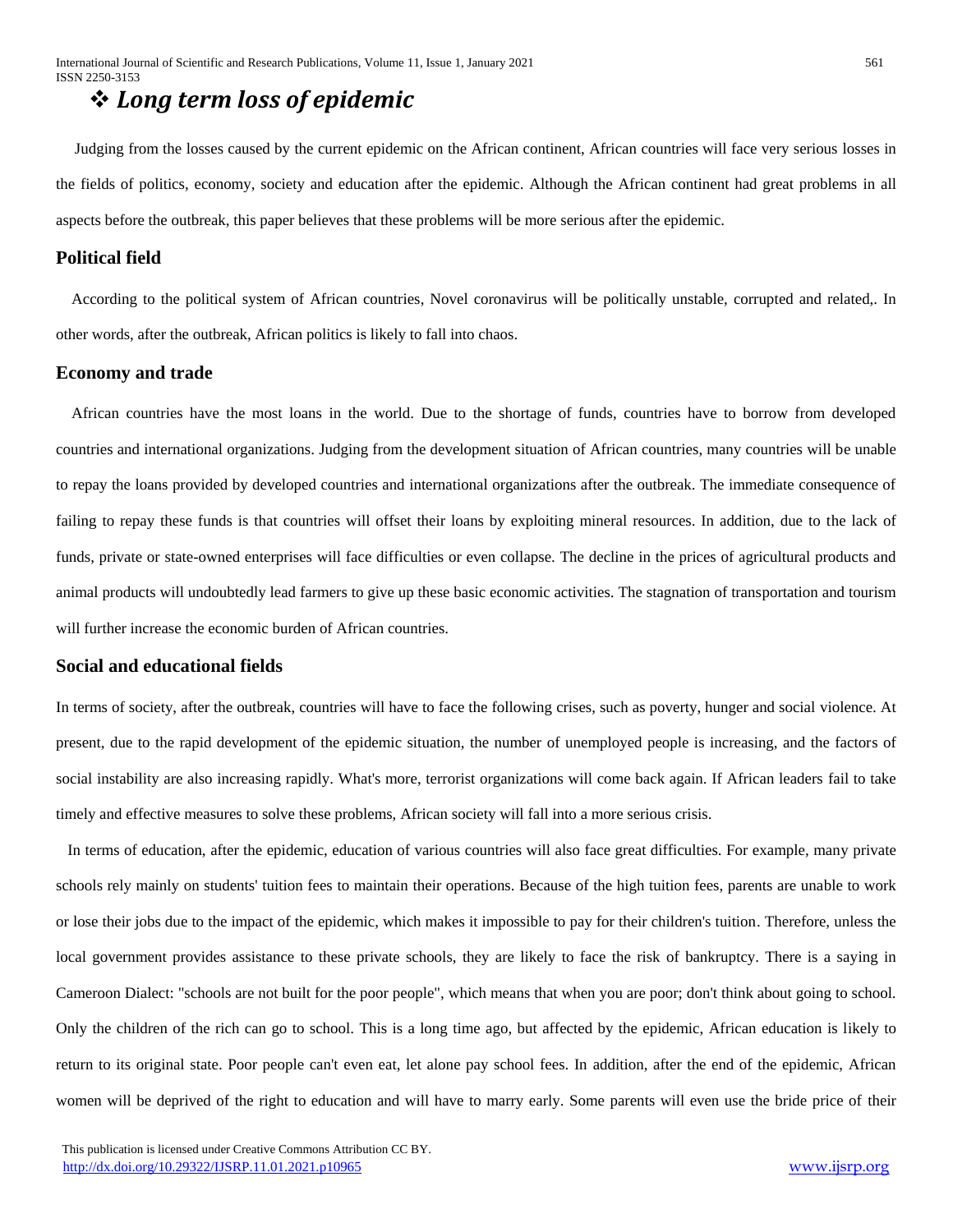daughters to ensure that their sons can go to school. The closure of schools and educational institutions will have a negative impact on girls' education. They will not only be unable to go to school, but also face problems such as early marriage, early pregnancy and various forms of violent crimes. What's more, the number of African students studying abroad will decrease after the epidemic. This could lead to a shortage of talent on the continent.

### **IV. Measures to prevent and control epidemic situation in Africa and suggestions for coping with post epidemic crisis**

As everyone knows, the outbreak of novel coronavirus has brought incalculable losses to the countries all over the world, and even led to a serious decline in GDP in some countries. At present, the problem faced by governments all over the world is how to protect the health and safety of citizens and eliminate the epidemic completely. During the outbreak, many governments, like the Chinese government, put national health and safety first. Only when people are healthy can political, economic and educational activities be carried out smoothly. The losses caused by the epidemic to the development of countries around the world may affect the future development of their countries. Therefore, countries affected by the epidemic should consider how to deal with various problems after the outbreak. This section will describe the measures to prevent and control the epidemic in Africa and provide some suggestions for dealing with the crisis after the outbreak in Africa.

#### *A.* **Prevention and control measures in Africa**

 Like other countries, African countries have taken various measures to fight the epidemic during the outbreak. Due to the backward infrastructure and the shortage of public health care in African countries, governments can only take the most basic protective measures, such as stopping work, stopping production, suspending school and closing public places. In addition, African governments have been concerned about the following prevention and control measures: pay attention to hygiene, more ventilation, less party, more exercise, etc. In short, what African governments can do during an epidemic is to protect people's health and safety. It's good for African governments to put life first, especially during pandemics.

#### **B. Africa's response to post epidemic crisis**

 African countries are likely to face many problems after the complete end of the epidemic, such as political turmoil, economic crisis, food crisis and so on. If governments do not take active measures to prevent them, these crises may last for five years on the African continent. Therefore, this paper not only puts forward the crisis that Africa may face after the epidemic, but also puts forward some important suggestions to help Africans cope with these crises actively.

#### **Political field**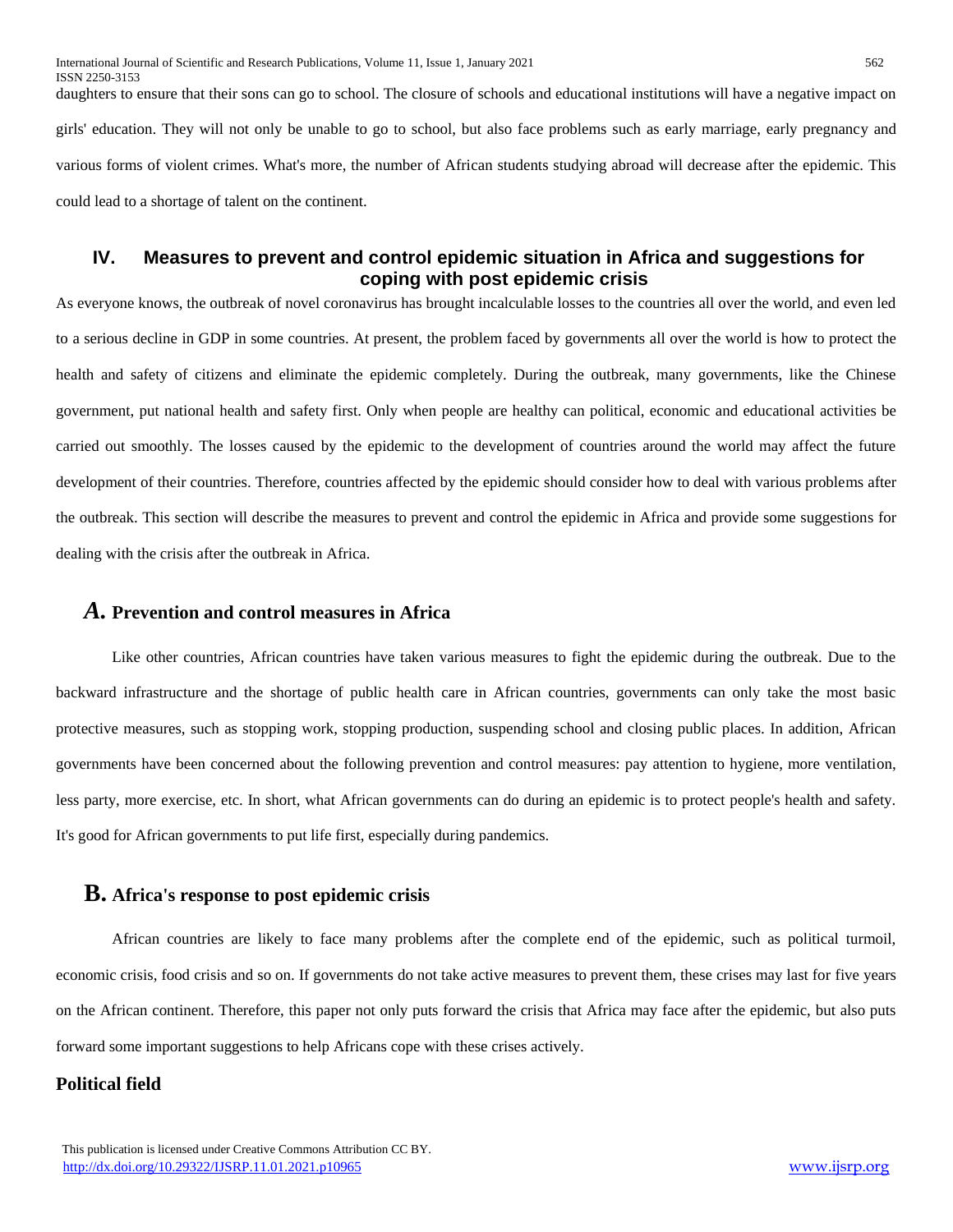African countries should consider improving existing systems to provide more job opportunities for young people in a position to do so. The president of Cameroon, Paul Biya, once said that "youth are the leaders of a country", that is to say, the development of a country cannot be separated from the youth. It can be seen that one of the ways for African countries to get out of the crisis after the outbreak is to believe in the ability of young people and involve them in political affairs. Old African politicians are often limited to maintaining national peace and security, while young politicians, in addition to safeguarding national security, will creatively promote the development of other social sectors.

It turns out that some African leaders did not use the funds borrowed from developed countries to help the people affected by the epidemic, let alone to protect the national health and safety. Instead, they use the money as their own property to meet their own consumption. In order to alleviate the debt crisis that African countries may face after the epidemic, it is necessary for African countries to strengthen the construction of clean and honest government, strengthen the public supervision system, and truly achieve "taking from the people, using it for saving people's life".

#### **Economy and trade**

 Economy is the main force in the development of a country or region. Problems in the economic field can easily affect the development of other areas of the country. After the epidemic, returning to work and production will be the top priority.

 African countries should increase investment in agriculture, fisheries and animal husbandry, and encourage young people in cities to actively participate in agricultural production. The government should also help farmers and provide them with the necessary means of agricultural production. In China for example, "agriculture, rural areas and farmers" have always been the focus of the government. Only when the peasants are rich can the country become rich and powerful. Agriculture can not only reduce the famine that African countries may face after the epidemic, but also promote the rapid development of African economy.

African countries should set up assistance agencies in five African regions (East Africa, West Africa, South Africa, North Africa and Central Africa) to provide economic assistance to the countries most affected by the epidemic. African countries should also set up technical training centers to strengthen the training of young people so that they can master advanced production technology and effectively promote economic development. Qualified African countries should vigorously develop Internet trade and promote trade development and industrial upgrading through online trading platforms. Governments also need to work to restore tourism and aviation to their vitality and solvency, including loan guarantees and temporary tax exemptions.

Moreover, African governments should not ask for foreign aid endlessly. Before applying for assistance, comprehensive consideration should be given to the national conditions. African countries should not accept the free aid from the former colonial countries, because it is likely to have hidden secrets. Research shows that, so far, many African countries still have no right to manage their own natural resources, while the forklift trucks exploited are in the hands of multinational energy companies and the capital behind them. Natural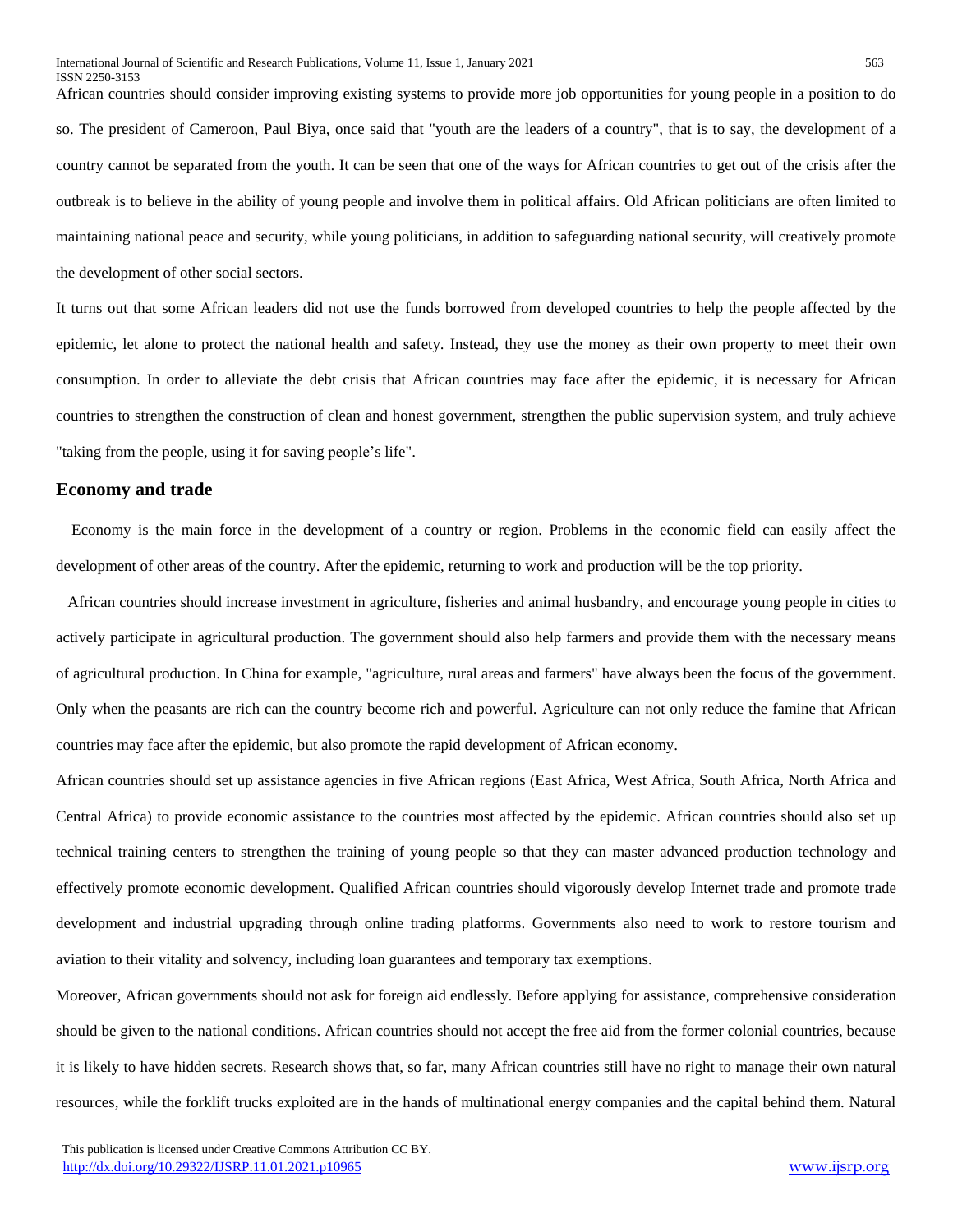resources play an important role in the economic construction of African countries. Therefore, African governments should seek their own legal rights in order to quickly resume economic production after the epidemic. At the same time, governments should strengthen win-win cooperation with Asian countries and achieve win-win cooperation through the political concept of "fairness and mutual trust".

#### **Social and educational fields**

 African governments should consider creating more employment opportunities so that young people can support their families and actively participate in nation building. At the same time, each community should establish a professional team to advise unemployed street youth and encourage them to participate more in agricultural production and other legal work. This not only helps to reduce the number of street gangsters, but also makes a great contribution to the local economic construction.

We should strengthen the social protection system, ensure that the elderly, the weak, the vulnerable groups and the people in difficult situations can get help in time, reduce the medical expenses, prohibit early marriage, actively safeguard the rights of African women, and encourage them to receive good school education. This not only helps to reduce the phenomenon of children living on the streets, but also helps to train women to participate effectively in the development of national politics, economy and other fields10.

Some people say that education is the door to a happy world. Parents can sacrifice everything for the education of their children. The state should also sacrifice everything for the education of the people, because education is an important force for national development.11

In addition, governments should set up special funds for studying abroad. Through the establishment of a selection mechanism, students from poor families can be selected and sent to study abroad by government. After they have completed their studies and returned home, they can apply their advanced technology to national construction. This can not only change the fate of poor children, but also improve national productivity, which can be described as killing two birds with one stone.

### **V. Conclusion**

 Corona virus pandemic is one of the most serious epidemics in human history. It swept the whole world in a short time and caused very serious losses. This paper studied the situation after the outbreak in Africa. The research contents mainly include: firstly, this paper described the losses caused by the epidemic in Africa from the aspects of politics, economy and trade, society and education, and listed the protective measures taken by African countries during the epidemic period; secondly, it mentioned the problems or

<sup>10</sup> COVID-19 and the future of word in africa:How to reduce income loss for formal sector employees,ecLouise Fox and Landry SignéThursday, May 21, 2020

<sup>&</sup>lt;sup>11</sup> UNESCO, Incidences socio-economiques et culturelles de la COVID-19 sur l'Afrique, Reponse de l'UNESCO